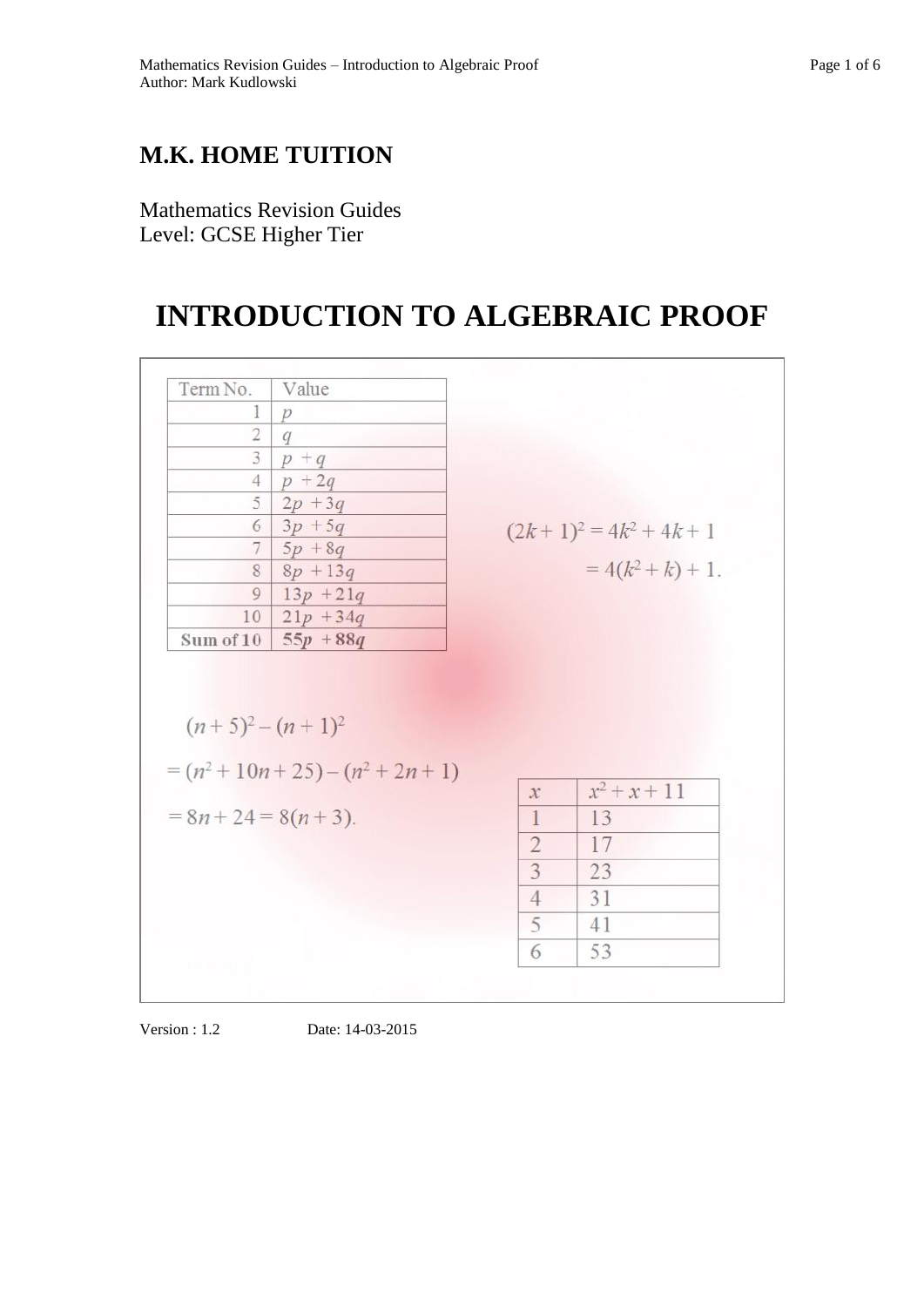### **Introduction to Algebraic Proof.**

This section is a brief introduction to on how to prove mathematical conjectures using algebra.

The following methods are the ones normally encountered at GCSE :

- Proof by algebraic reasoning
- Proof by exhaustion
- Disproof by counterexample

The important thing about proving a conjecture is that 'every step must be justified'.

**Example (1) :** Prove that the product of three consecutive positive integers is a multiple of 6.

We cannot just say " $1 \times 2 \times 3 = 6$ ,  $2 \times 3 \times 4 = 24$ ,  $3 \times 4 \times 5 = 60$ . It works for those examples, so it works in all cases." We need to be more rigorous than that !

i) We can take sequences of three consecutive positive integers such as 1-2-3, 2-3-4 and 3-4-5 and see that at least one of them must be even and that one is a multiple of 3.

ii) The product must therefore have factors of both 2 and 3. The L.C.M. of 2 and 3 is 6, since 2 and 3 have no common factor.

 $\therefore$  The product of three consecutive positive integers is a multiple of 6.

Is this proof ? No, as far as statement i) is concerned. Looking at the number sequences and observing a pattern is not rigorous enough to justify the argument. Statement ii) is rigorous and concise, and thus can be left as it is when rewriting the 'proof'.

#### True proof:

To prove that the product of three consecutive positive integers is a multiple of 6 we must choose the general case of three consecutive positive integers: *k*, *k*+1 and *k*+2 and use the properties of division of integers.

First we check for the presence of even integers. The integer *k* can either be even (have no remainder on dividing by 2) or odd (have remainder of 1 on dividing by 2).

If  $k$  is even, then the product is even (is a multiple of 2). If  $k$  is odd, then  $k + 1$  will be even because the sum of two odd numbers is even, and so the product will be even due to the *k*+1 term.

By similar logic, the integer *k* can have three possible remainders when it is divided by 3. It can be a multiple of 3 (no remainder), or will have a remainder of 1 or 2.

If dividing *k* by 3 leaves a remainder of 2, then  $k + 1$  will be a multiple of 3; if dividing *k* by 3 leaves a remainder of 1, then  $k + 2$  will be a multiple of 3.

Therefore there will always be one number of the sequence divisible by 3.

The product must therefore have factors of both 2 and 3. The L.C.M. of 2 and 3 is 6, since 2 and 3 have no common factor.

 $\therefore$  The product of three consecutive positive integers is a multiple of 6 (the L.C.M. of 2 and 3).

The proof in Example 1 used a combination of exhaustion and mathematical reasoning. Here are a few more examples with full working: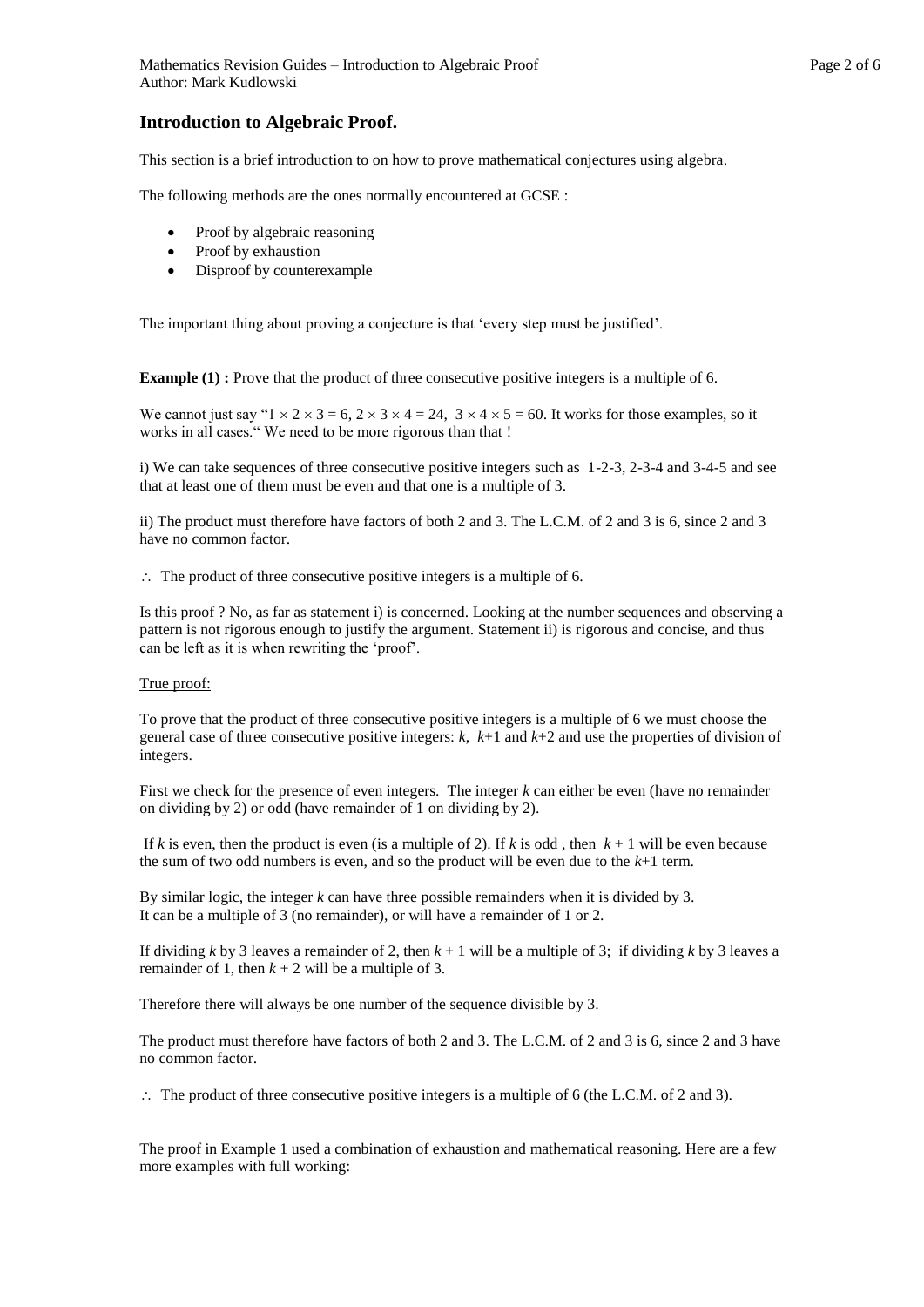#### **Proof by algebraic reasoning.**

This uses mathematical logic and uses well-established results to prove a conjecture or a theorem.

**Example (2):** The "Fibonacci" sequence is defined by the following rules:

- The first two terms are 1 and 1.
- Each subsequent term is generated by adding together the two previous ones.

The first ten terms of the sequence are 1, 1, 2, 3, 5, 8, 13, 21, 34, 55 .

A curious fact is that the seventh term of the sequence is 13, and the sum of the first ten terms is

 $1 + 1 + 2 + 3 + 5 + 8 + 13 + 21 + 34 + 55 = 143$ , which is 11 times the seventh term..

This might seem unremarkable, but if we generate a similar sequence (aka a Lucas sequence) with any starting numbers other than 1 and 1, the sum of the first ten terms is still 11 times the seventh number !

Take the sequence 1, 3, 4, 7, 11, 18, 29, 47, 76, 123. The seventh term is 29, and the sum of the first ten terms is 11 times 29, or 319 !

#### **Prove that this rule holds true for all generalised Fibonacci sequences !**

Call the first two terms of such a sequence *p* and *q.*

The table shows the first ten terms, along with their total sum :

| Term No.  | Value            |
|-----------|------------------|
| 1         |                  |
| 2         | $\boldsymbol{q}$ |
| 3         | $+q$             |
| 4         | $p + 2q$         |
| 5         | $2p + 3q$        |
| 6         | $3p + 5q$        |
| 7         | $5p + 8q$        |
| 8         | $8p + 13q$       |
| 9         | $13p + 21q$      |
| 10        | $21p + 34q$      |
| Sum of 10 | $55p + 88q$      |

The seventh term is  $5p + 8q$  and the sum of the ten terms is  $55p + 88q = 11(5p + 8q)$ .

Hence the sum of the first 10 terms of any generalised Fibonacci (Lucas) sequence is always 11 times the seventh term.

**Example (3):** By looking at the square numbers of 9, 25, 49 and 81, it can be seen that they all leave a remainder of 1 when divided by 4.

Prove that this fact holds true for all odd square numbers greater than 1.

Any odd number greater than 1 can be expressed as  $2k + 1$  where *k* is a positive integer. Squaring, we have  $(2k + 1)^2 = 4k^2 + 4k + 1$ . Subtracting the remainder of 1 gives us  $4k^2 + 4k$  which factorises into  $4(k^2 + k)$ 

Hence  $(2k + 1)^2 = 4k^2 + 4k + 1 = 4(k^2 + k) + 1$ . This right-hand expression is a multiple of 4 plus a remainder of 1.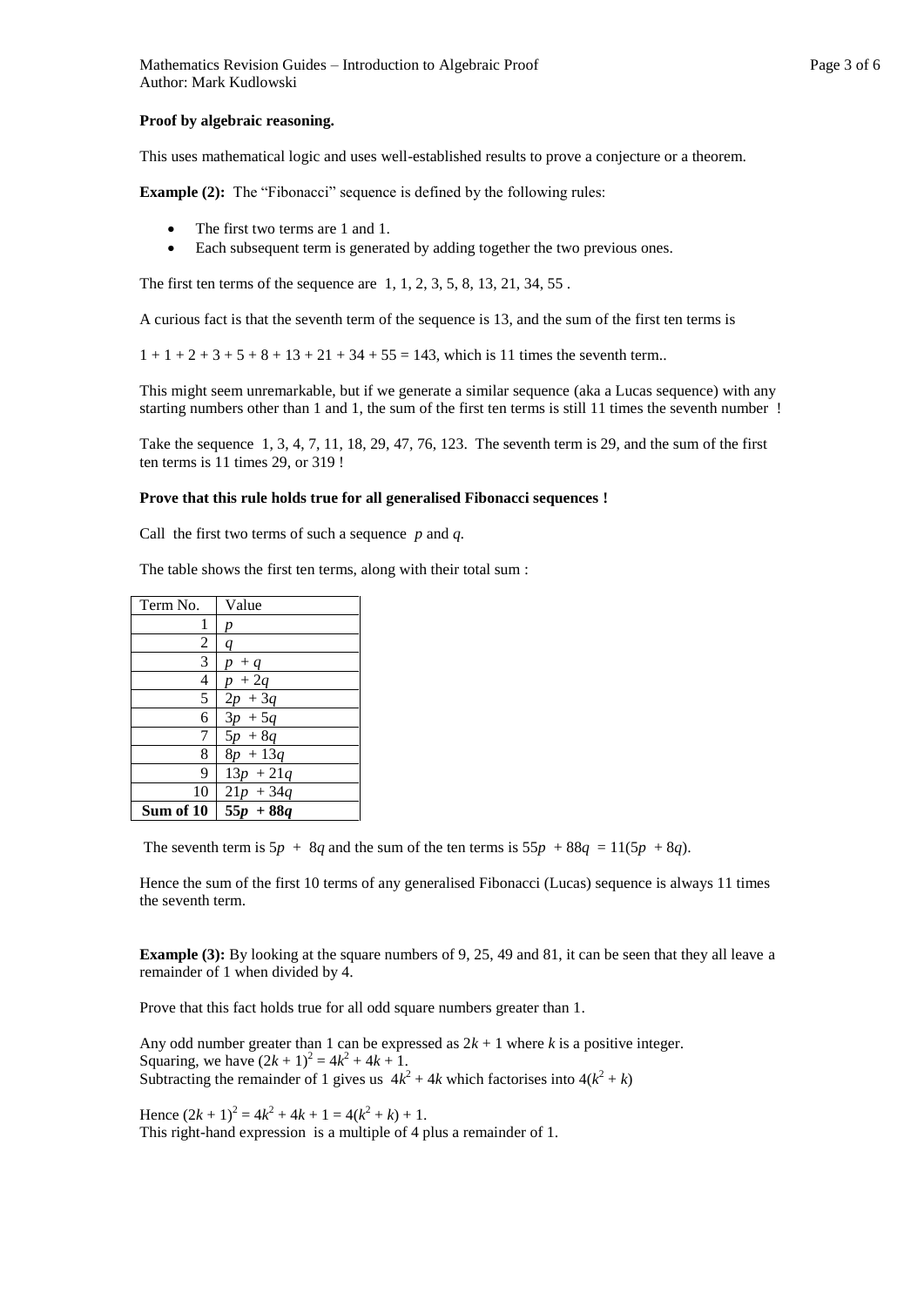Mathematics Revision Guides – Introduction to Algebraic Proof Page 4 of 6 Author: Mark Kudlowski

**Example (4):** Prove that  $(n + 5)^2 - (n + 1)^2$  is a multiple of 8 for all integers *n*.

Here we must expand and simplify the expression, and then take out a factor of 8.

Proof:

 $(n+5)^2 - (n+1)^2 = (n^2 + 10n + 25) - (n^2 + 2n + 1) = 8n + 24 = 8(n+3).$ The right-hand expression is evidently a multiple of 8.

#### **Proof by exhaustion.**

This uses exhaustive testing when the set of results to be tested is finite. This is often used together with mathematical reasoning.

**Example (5):** Prove that no square number ends in 2, 3, 7 or 8.

We begin by taking the squares of the integers from 0 to 9; they are 0, 1, 4, 9, 16, 25, 36, 49, 64 and 81.

Next, we can express any integer greater than 10 as  $10m + n$  where *m* and *n* are integers,  $m > 0$  and  $0 \le n \le 9$ .

Squaring  $10m + n$  gives  $100m^2 + 20mn + n^2 = 10m(10m + 2n) + n^2$ .

The terms involving *m* are divisible by 10, and so the value of *m* will have no effect on the last ('units') digit in the square, i.e.  $(10m + n)^2$  ends in the same digit as  $n^2$ .

(For example, the squares of 17, 27, 37,.... end in 9 because the square of 7 does so).

The squares of the integers from 0 to 9 have a 'units' digit of 0, 1, 4, 5, 6 and 9 – there are none ending in 2, 3, 7 or 8.

 $\therefore$  no square number ends in 2, 3, 7 or 8.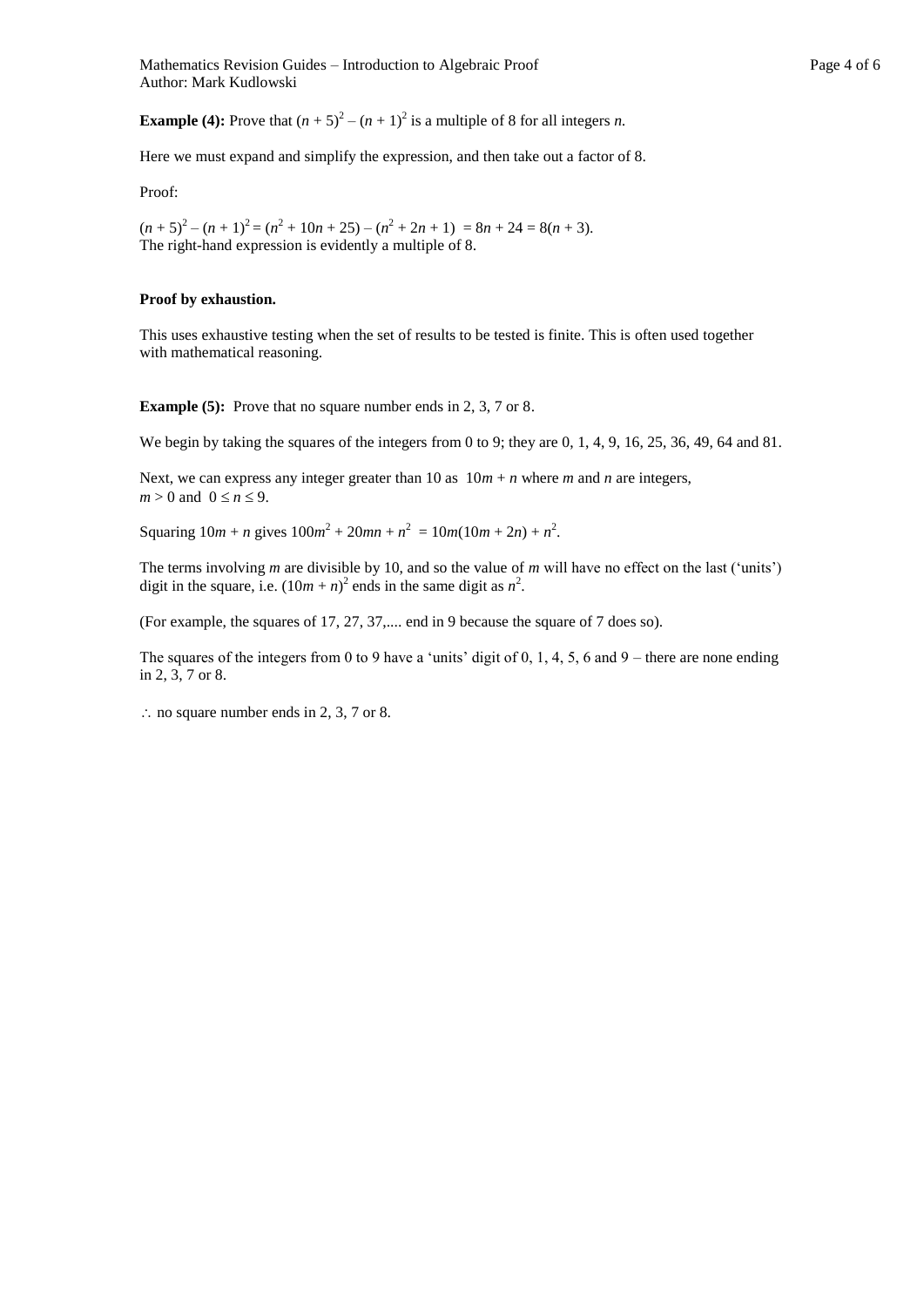Mathematics Revision Guides – Introduction to Algebraic Proof Page 5 of 6 Author: Mark Kudlowski

**Example (6):** The graph of  $y = x^2$  is shown on the right, along with the chord joining the points (-10,100) and (5, 25). The *y-*intercept of the chord can be seen to be  $10 \times 5$ , or 50.

If the chord were to connect  $(-6,36)$  to  $(8,64)$ , then the *y*-intercept would be  $6 \times 8$ , or 48.

Prove algebraically that any general chord connecting  $(-a, a^2)$  and  $(b, b^2)$ intersects the *y*-axis at (0, *ab*). (Note that the square of –*a* is equal to the square of *a*)*.*



We need to find the equation of the chord connecting  $(-a, a^2)$  and  $(b, b^2)$ .

Its gradient is  $\frac{a}{b-(-a)}$ 2  $a^2$  $b - (-a)$  $b^2 - a$  $-( \overline{a}$ 

$$
=\frac{(b+a)(b-a)}{b+a}=b-a.
$$

Its general equation is  $y = mx + c$  where *m* is the gradient and *c* is the *y-*intercept.

Substituting  $(b, b^2)$  for  $(x, y)$  we have

$$
b2 = (b-a)b + c
$$
 and thus  $b2 = b2 - ab + c$ .

Subtracting  $b^2$  from both sides and rearranging,

$$
c - ab = 0
$$
 and thus  $c = ab$ .

The equation of the chord is therefore  $y = (b-a)x + ab$ .

Hence when  $x = 0$ ,  $y = ab$ .

In other words, the *y*-intercept of the chord connecting  $(-a, a^2)$  and  $(b, b^2)$  is always  $(0, ab)$ .